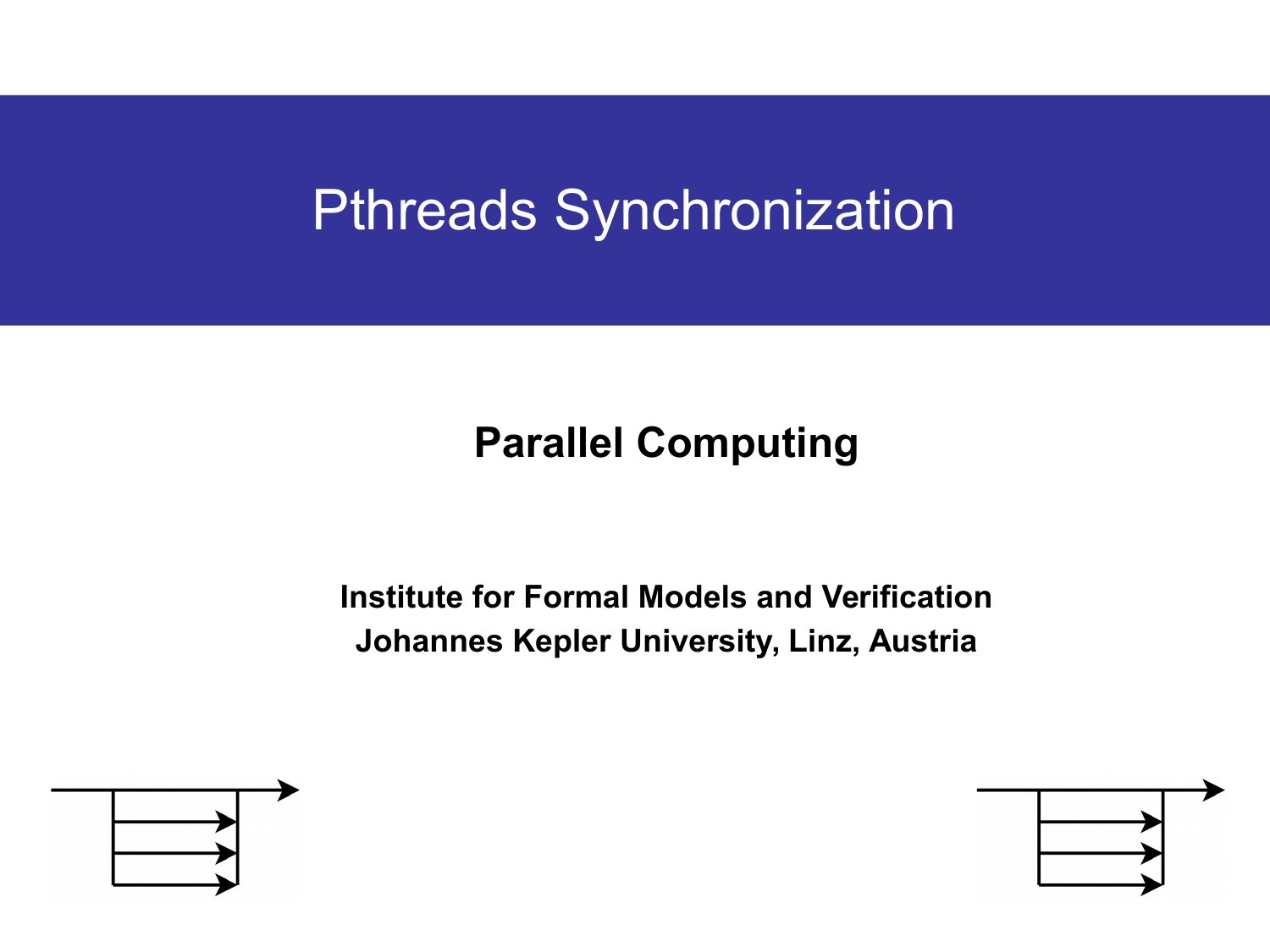### The Need for Synchronization

Threads operating on *shared data* concurrently:

scheduling determines outcome of operations  $\rightarrow$  race conditions can lead to violations of data invariants integrity of data structures: queues, buffers,...

Classical example: concurrent transactions on bank account

| <b>Thread 1</b>            | <b>Thread 2</b>            | <b>Balance</b> |
|----------------------------|----------------------------|----------------|
| read balance: €1000        |                            | €1000          |
|                            | read balance: €1000        | €1000          |
|                            | set balance: €(1000 - 200) | €800           |
| set balance: €(1000 - 100) |                            | €900           |
| give out cash: €100        |                            | €900           |
|                            | give out cash: €200        | <i>€</i> 900   |

### Thread *notification*

inform one or more threads that certain condition has become true example: returnval heap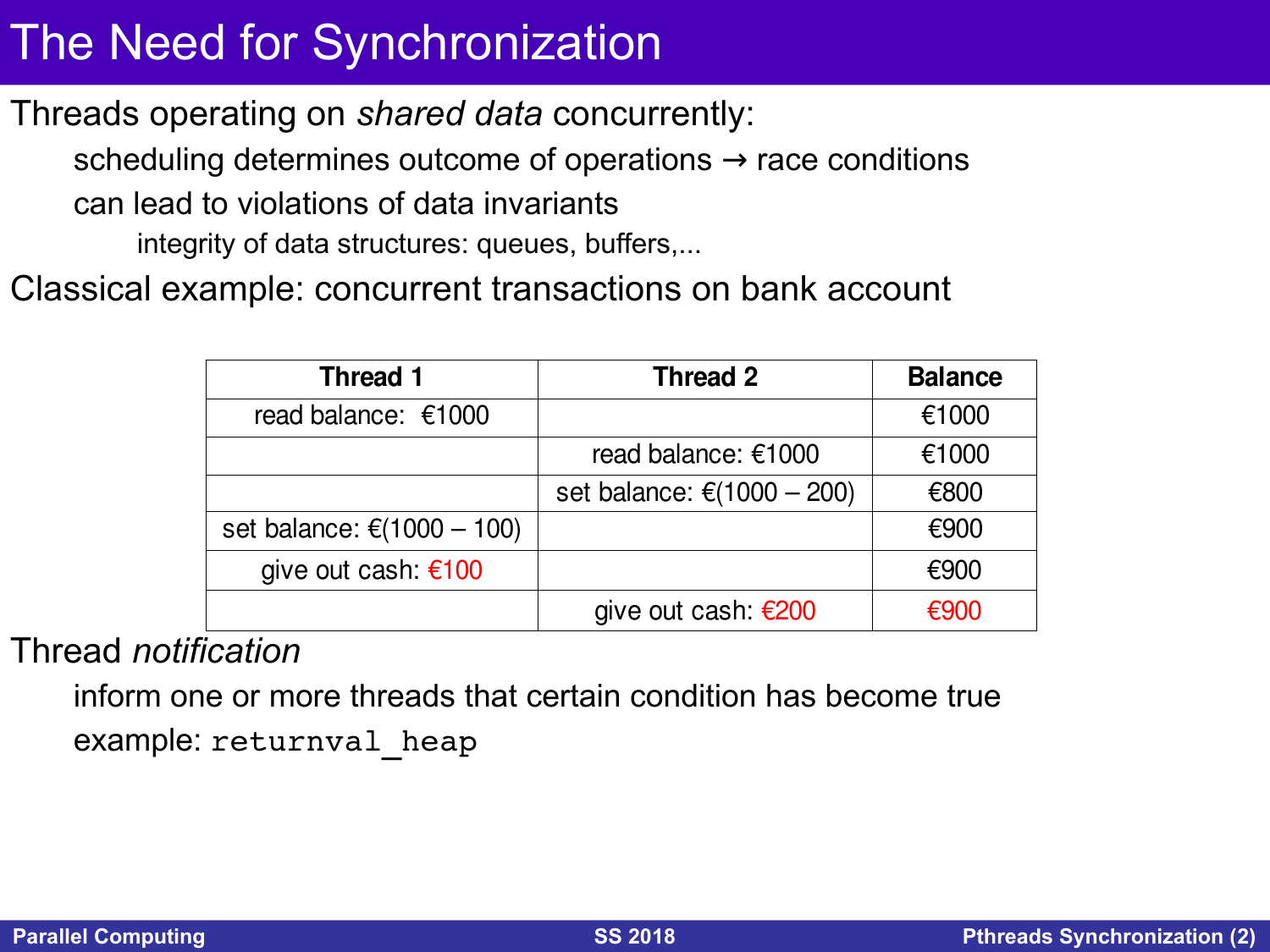### Basic Pthread Synchronization Mechanisms

#### Controlling access to shared data

**mutex**: mutual exclusion special kind of semaphore *locking* a mutex allows mutually exclusive access to shared data A mutex can be locked ("owned") by exactly one thread at a time lock attempt on already locked mutex will block calling thread until mutex unlocked

#### Thread notification

pthread\_join(...): very limited, no notification

**condition variables:** threads block until notified that condition has become true always combined with a mutex protecting the condition's data testing and setting the condition must be performed under locked mutex multiple threads can block on a condition variable or be notified at a time e.g. multiple consumers waiting at an empty queue of items e.g. producer inserts items and notifies waiting consumers

Synchronization in Java:

synchronized blocks and methods,  $wait()$  and  $notify()$ ,  $notifyAll()$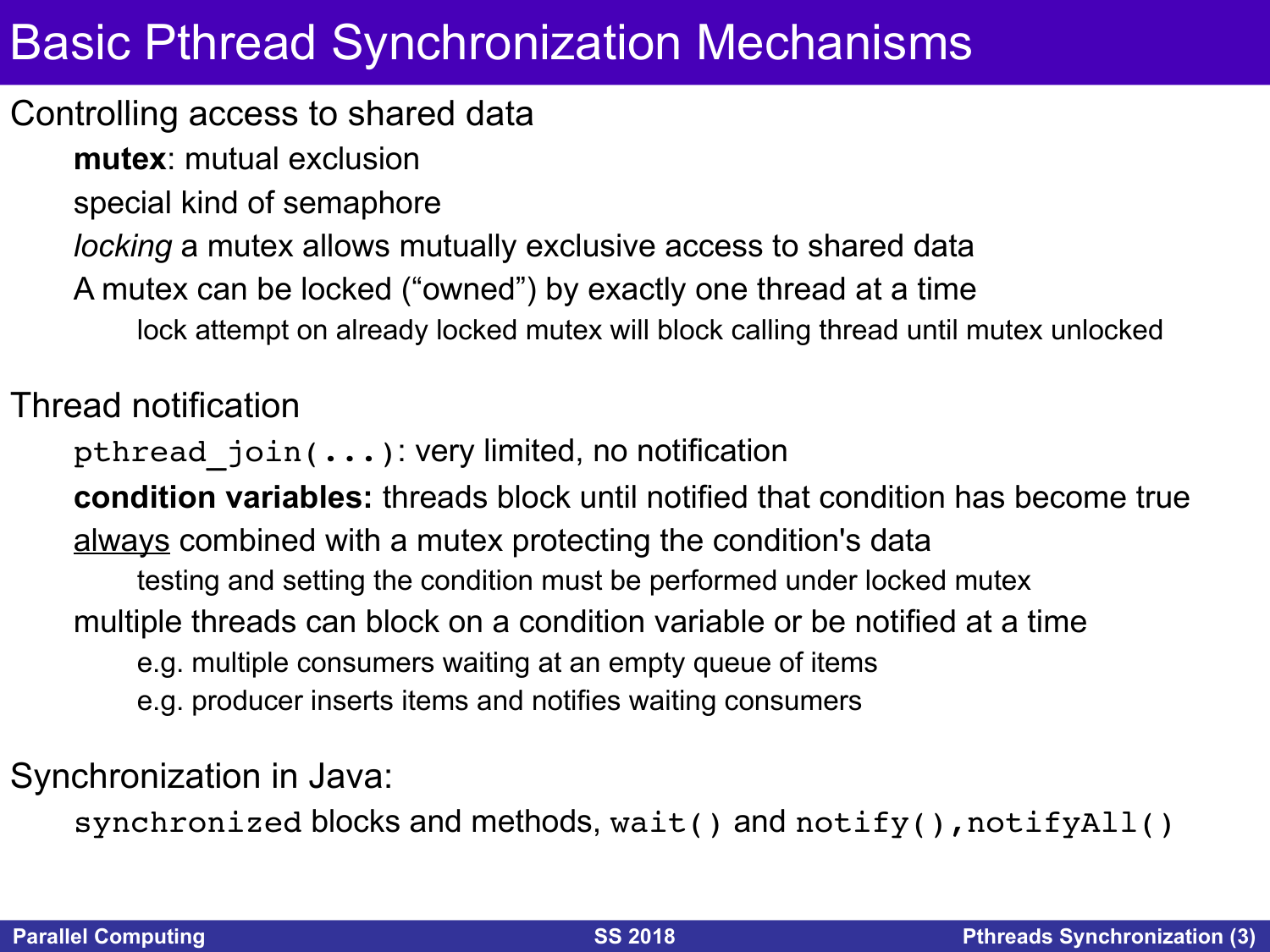# Pthread Mutexes (1/2)

### Represented as variables of type pthread\_mutex\_t

never copy mutexes!

share mutexes by passing pointers

### Static or dynamic allocation and/or initialization

static initialization

macro PTHREAD\_MUTEX\_INITIALIZER

set default attributes

e.g. process/system-wide mutexes, real-time scheduling, priority-aware mutexes,... attributes are beyond our scope

dynamic initialization

pthread\_mutex\_attr\_t for setting mutex's attributes

int pthread mutex init(pthread mutex t \*mutex, ... \*attr) pass NULL for attr to get default attributes

int pthread mutex destroy(pthread mutex attr t \*attr) mutex becomes invalid, but can be re-initialized

dynamic allocation and initialization

allocate mutexes on heap and initialize dynamically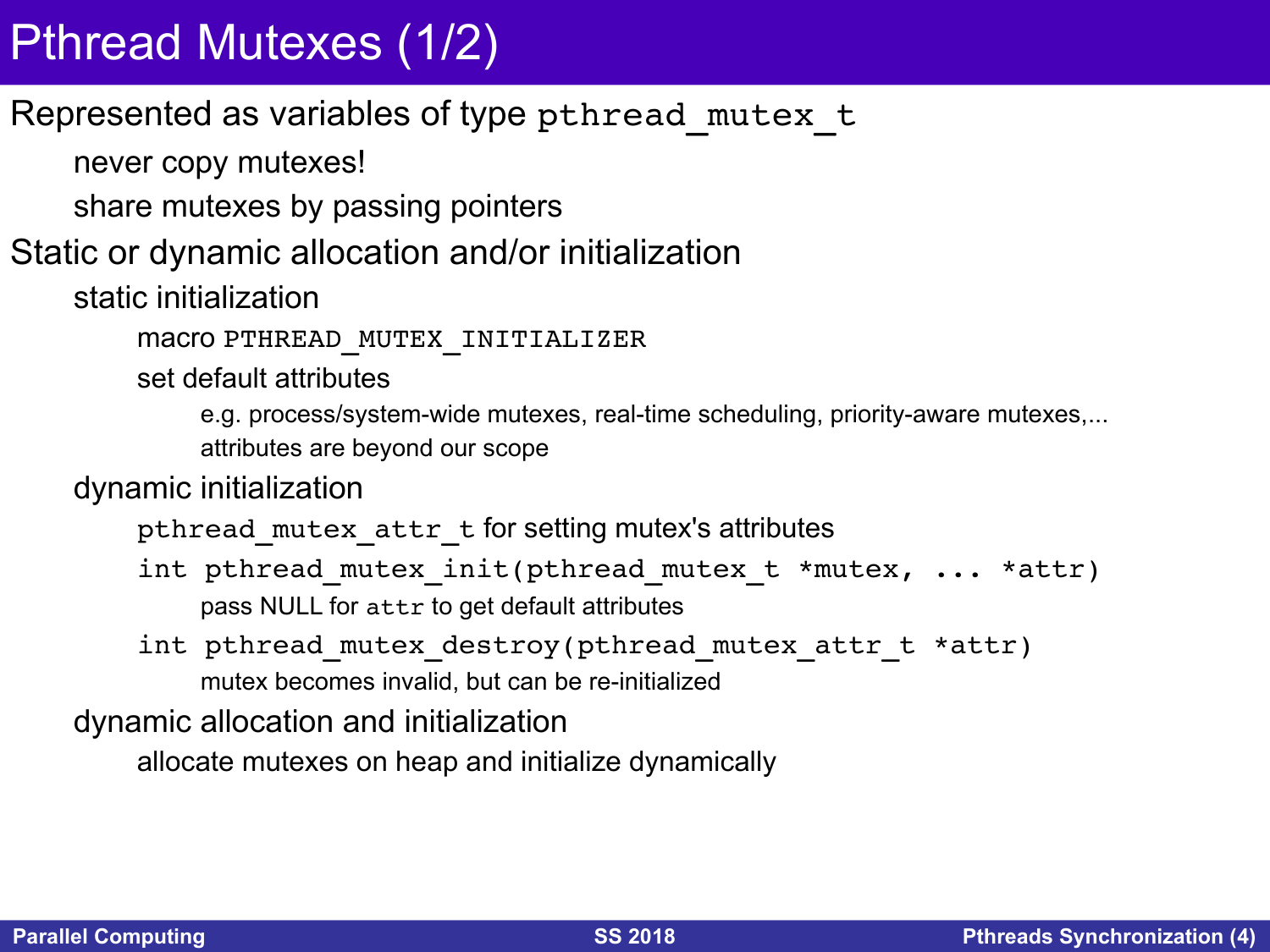## Pthread Mutexes (2/2)

int pthread mutex lock(pthread mutex t \*mutex) mutex is currently unlocked: caller will own mutex mutex is currently locked: caller blocks until mutex is unlocked deadlock: recursively locking a mutex (unless mutex is set to be recursive) int pthread mutex trylock(pthread mutex t \*mutex) mutex is currently unlocked: caller will own the mutex mutex is currently locked: caller does not block caller can e.g. enter alternative branch int pthread mutex timedlock(...\*mutex, ...\*expire) mutex is currently unlocked: caller will own mutex struct timespec \*expire: absolute timeout for blocking int pthread mutex unlock(pthread mutex t \*mutex) among multiple blocking threads, exactly one is selected to own mutex error: caller does not own mutex error: mutex is unlocked already Example: sum, prodcons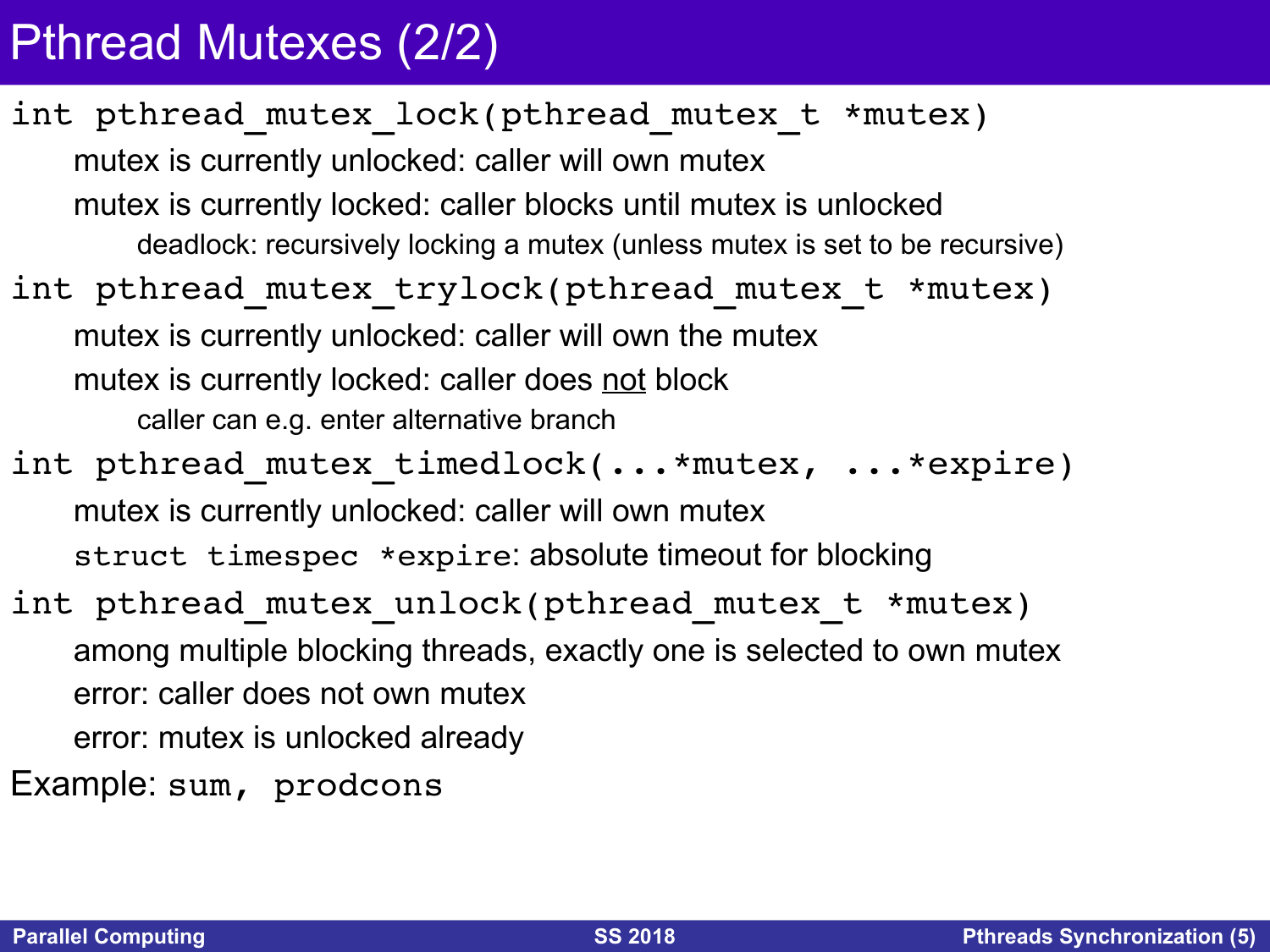# Pthread Condition Variables (1/2)

### Represented as variables of type pthread\_cond\_t

like for mutexes: analogous functions for initialization, attributes,... PTHREAD COND INITIALIZER, int pthread cond init(...),... Always associated with exactly one mutex but: different condition variables may use same mutex condition must be tested and set under protection of mutex mutex must be properly locked and unlocked suggested usage pattern:

```
Managed by Pthread condition variables (similar to Java):
  mutex_lock();
  while (!condition) {
    mutex unlock();
    non_busy_wait_until_notified();
      mutex_lock();
  }
  /* critical region: do some work... */
  mutex_unlock();
```
set of waiting threads, (un)locking the mutex, notification of waiting threads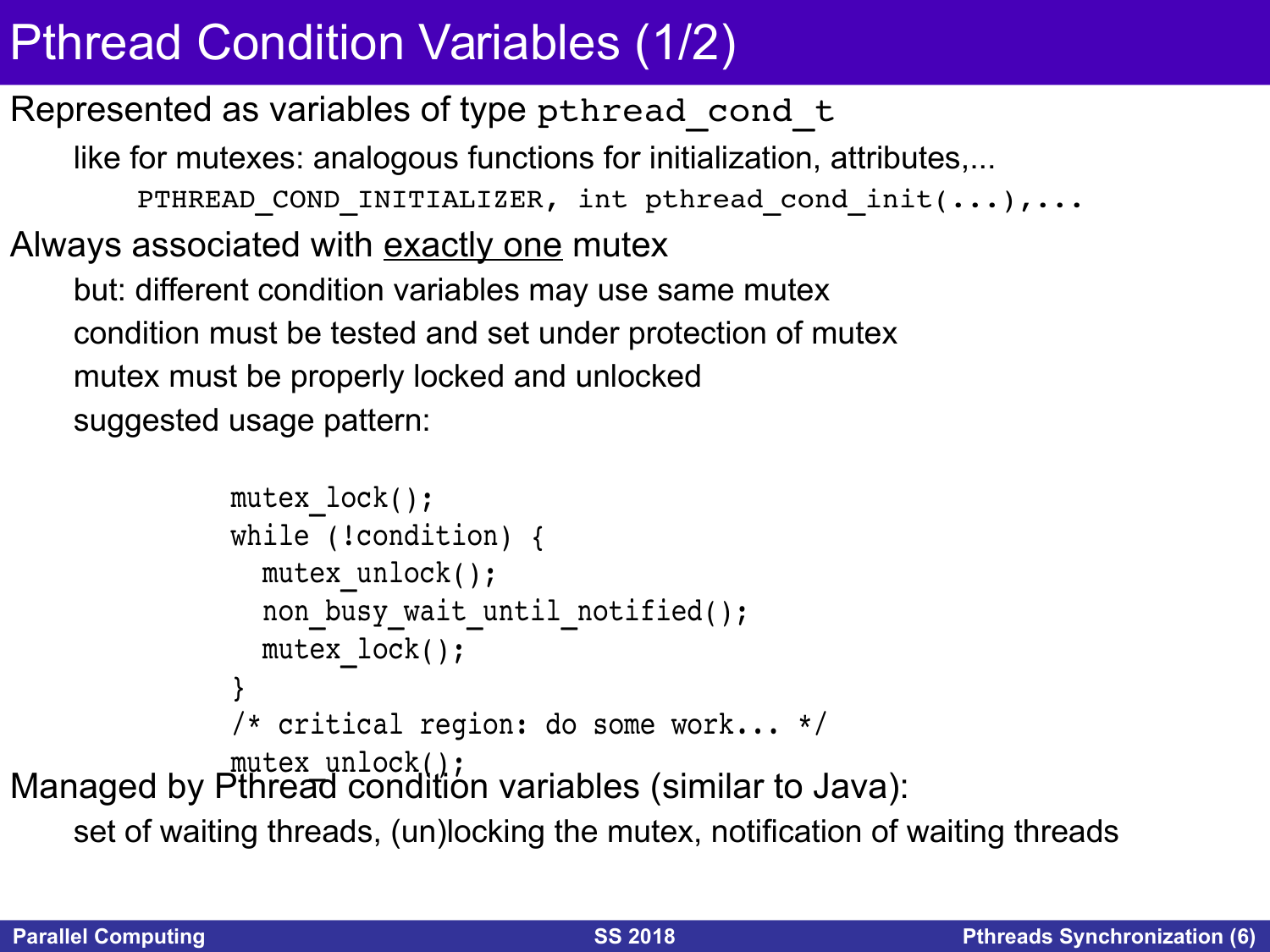## Pthread Condition Variables (2/2)

#### Waiting on a condition variable

int pthread cond wait(pthread cond t \*cond, ... \*mutex) caller must own mutex, will then block until notified mutex is automatically unlocked before waiting and locked again if call returns

#### Notifying waiting threads

int pthread cond signal(pthread cond t \*cond) caller notifies one arbitrary thread waiting on cond notified thread wakes up and locks mutex (its call of pthread cond wait returns) int pthread cond broadcast(pthread cond t \*cond) caller notifies all threads waiting on cond notified threads wake up (in arbitrary order) and contend for mutex notifying threads need not own mutex (but recommended) pthread\_cond\_timedwait(... \*cond, ... \*mutex, ... \*expire) struct timespec \*expire: absolute timeout for waiting if timed out or notified: call will return with mutex locked again

Examples: prodcons cond, returnval heapcond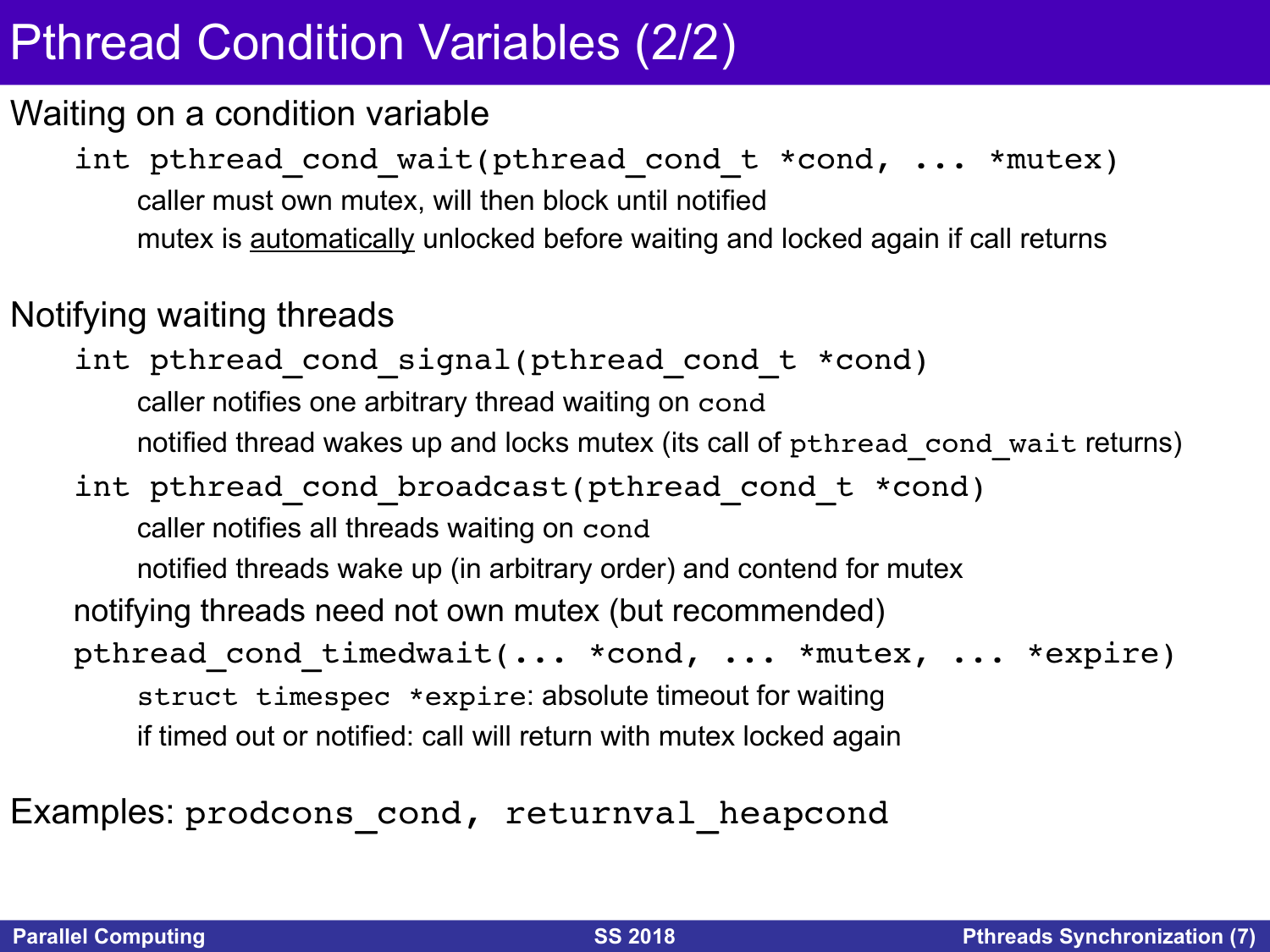### Pthread Barriers

Represented as variables of type pthread barrier t Synchronizing pool of threads at a specific point int pthread barrier init(...,unsigned int cnt) must be called before using barrier cnt: number of threads waiting (calls of  $\dots$  wait( $\dots$ )) before all can continue int pthread barrier destroy(pthread barrier t \*b) reset barrier to invalid state must call pthread barrier  $init(...)$  before using again int pthread barrier wait(pthread barrier t \*b) Calling thread will wait (i.e. block) until cnt threads have called ...  $wait(\ldots)$ Waiting threads are then released in arbitrary order Returns non-zero to exactly one arbitrary thread and 0 otherwise Example: simple-barrier

In Java 1.5 or higher: CyclicBarrier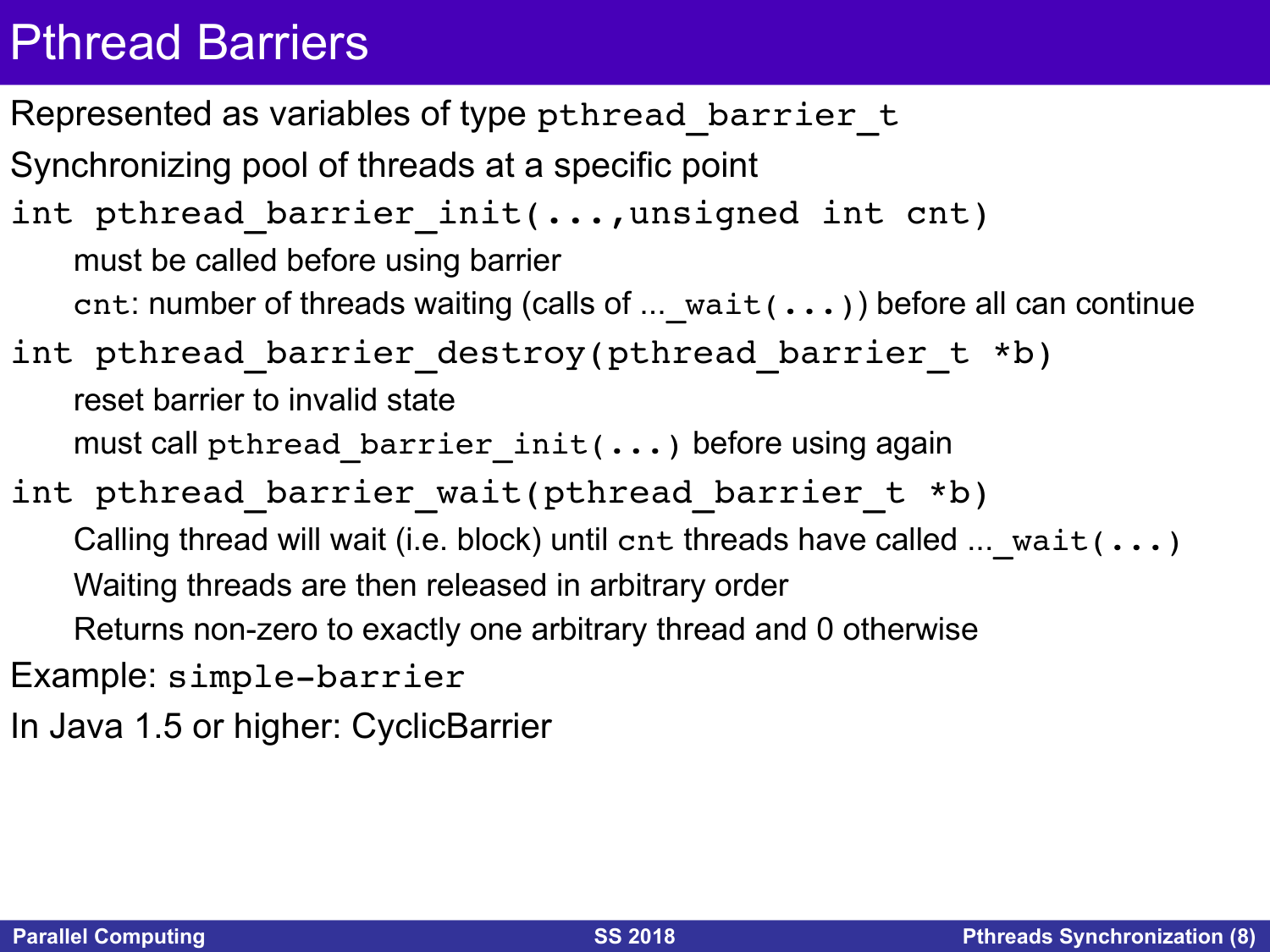# Memory Visibility

When will changes of shared data be visible to other threads?

Pthreads standard guarantees basic *memory visibility rules*

thread creation

memory state before calling pthread create(...) is visible to created thread mutex unlocking (also combined with condition variables)

memory state before unlocking a mutex is visible to thread which locks same mutex thread termination (i.e. entering state "terminated")

memory state before termination is visible to thread which joins with terminated thread condition variables

memory state before notifying waiting threads is visible to woke up threads

#### Memory barriers:

instructions issued implicitly to ensure memory visibility rules for pthreads

impose order on memory accesses

all memory accesses issued before barrier must complete before any access issued after the barrier can complete

volatile variables do not guarantee memory consistency!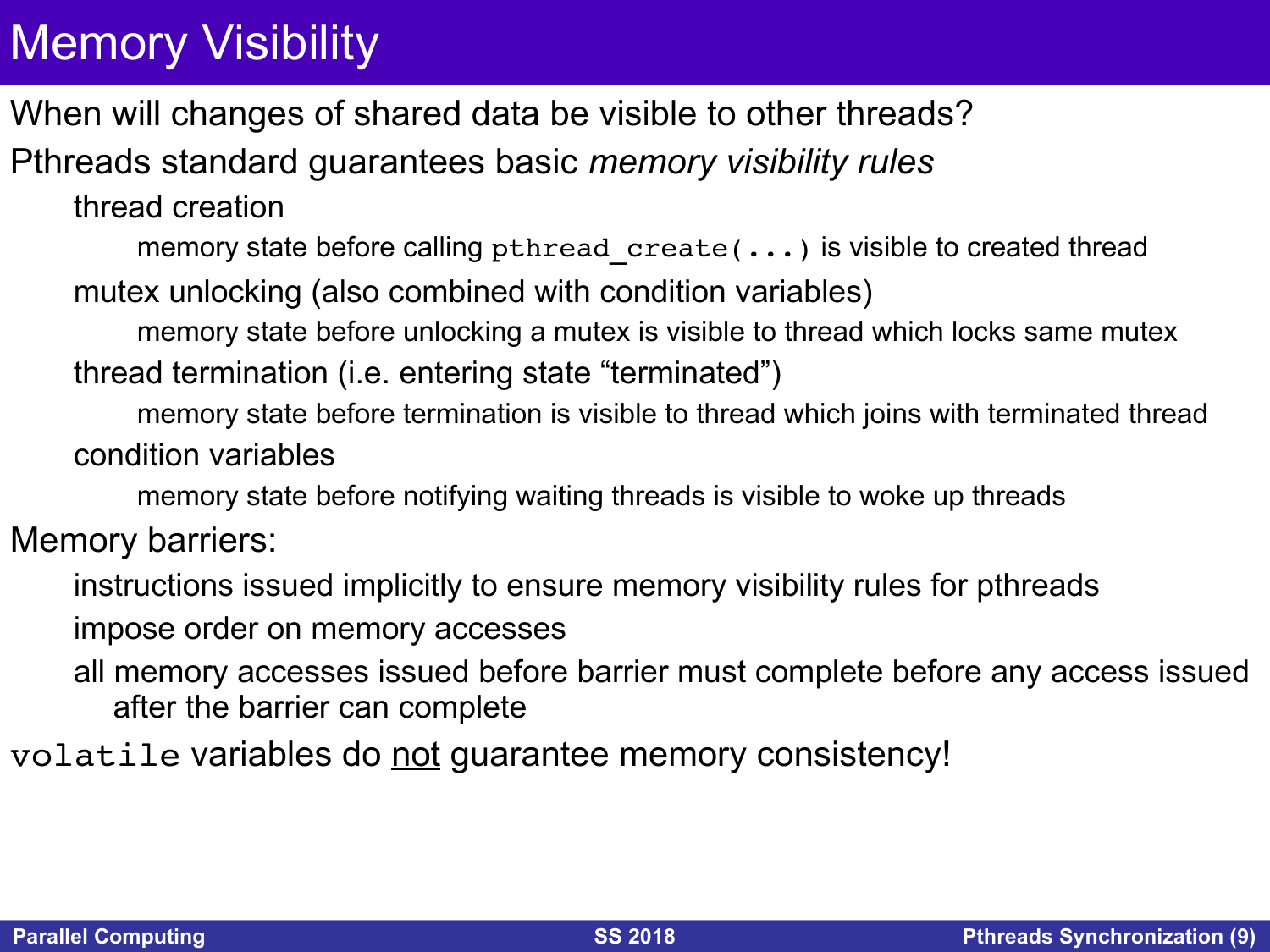## Hints and Pitfalls (1/4)

Always wait in a loop on a condition variable (applies to any thread library) condition should be re-evaluated after waking up  $\rightarrow$  why?

intercepted wakeups

another thread might acquire mutex before the woke up thread and reset condition notification on weak predicates (programmer's responsibility)

e.g. notify if *n <= value*, but "tight" condition is *n < value* → unnecessary notifications spurious wakeups

library: more efficient to notify multiple threads at pthread cond signal( $\ldots$ ) programming errors: notification although the condition is false pthread standard does not prevent wakeups without any notifying thread [Butenhof'97]

#### Beware of deadlocks

threads wait for mutexes in circular fashion fixed locking hierachy: always lock mutexes in fixed order try and back off: unlock all mutexes in a set if one lock fails, then start again later

can lead to starvation: thread "polls" for mutex and never waits

Example: deadlock\_backoff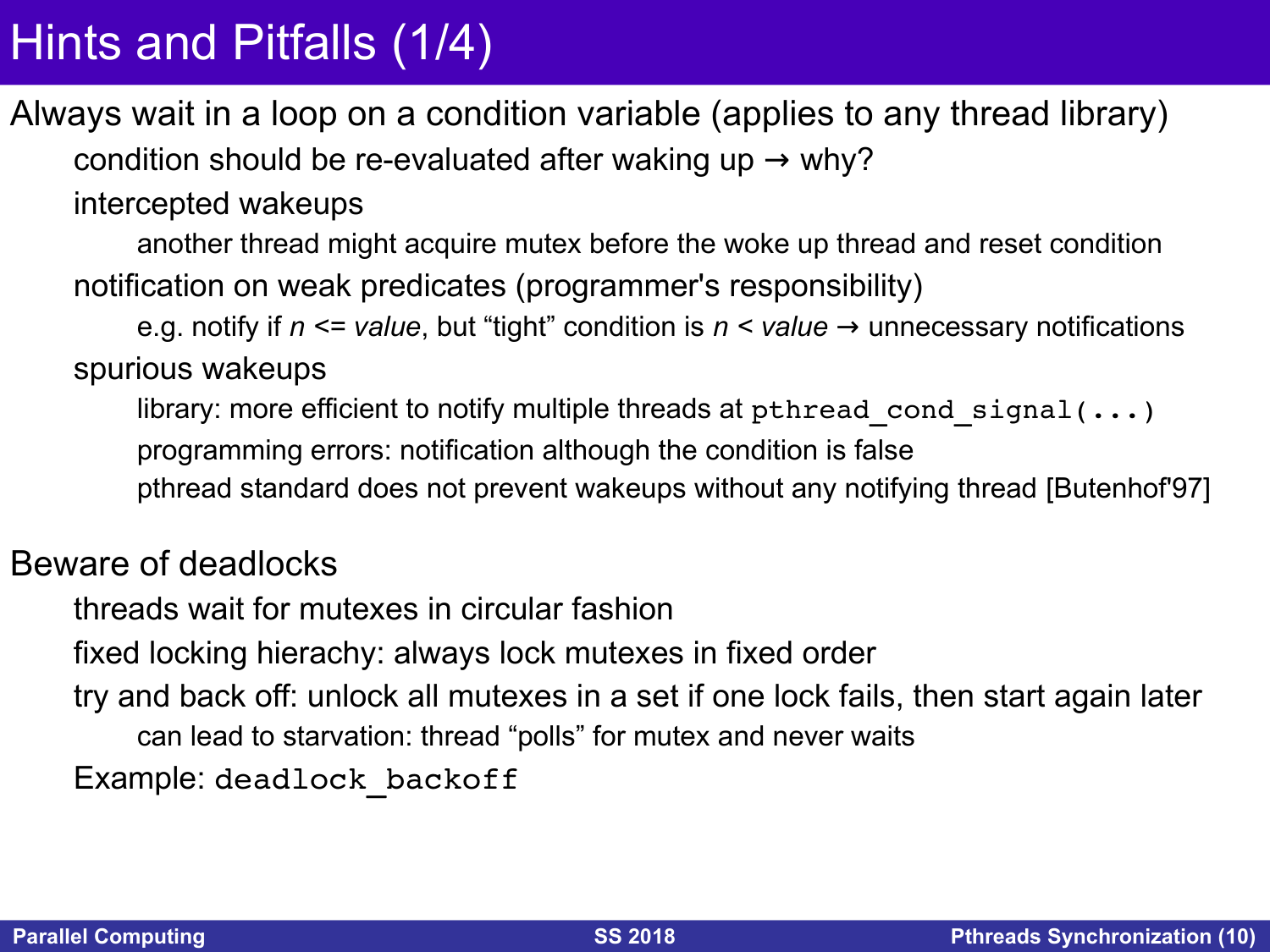### Hints and Pitfalls (2/4)

### Beware of "badly optimizing" the use of condition variables

lost wakeups: thread waits although condition is true

like prodcons cond: producer signals only if buffer becomes non-empty  $\rightarrow$  error

do not share condition variables between predicates

do not know which predicate a notified thread was waiting for

Speed/order of threads

do not assume anything!

adding sleep(...) is not a bug fix (but can "hide" synchronization problems)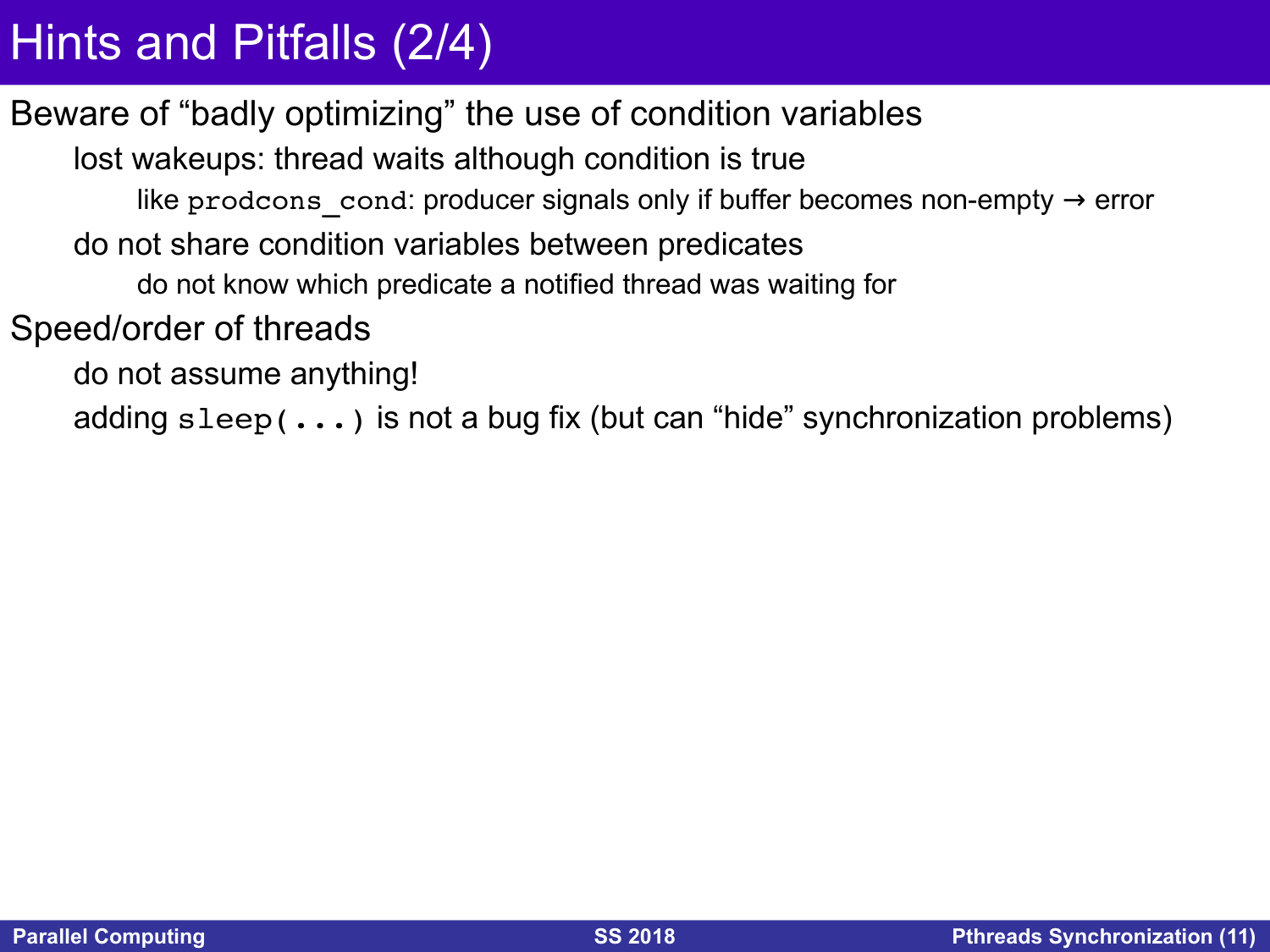### Hints and Pitfalls (3/4): Performance Concerns

Number of threads:

cost of thread creation and context switches is system-dependent Synchronization prevents concurrency and parallelism best solution: do not share too much (Example: arraysum) Own mutexes for shortest possible time  $\rightarrow$  reduces waiting time Massive (un)locking of mutexes is expensive Example: freq-locking Mutexes and condition variables consume memory Mutex: 40 (24) bytes in 64-bit (32-bit) environment Condition variables: 48 bytes in 32- and 64-bit environment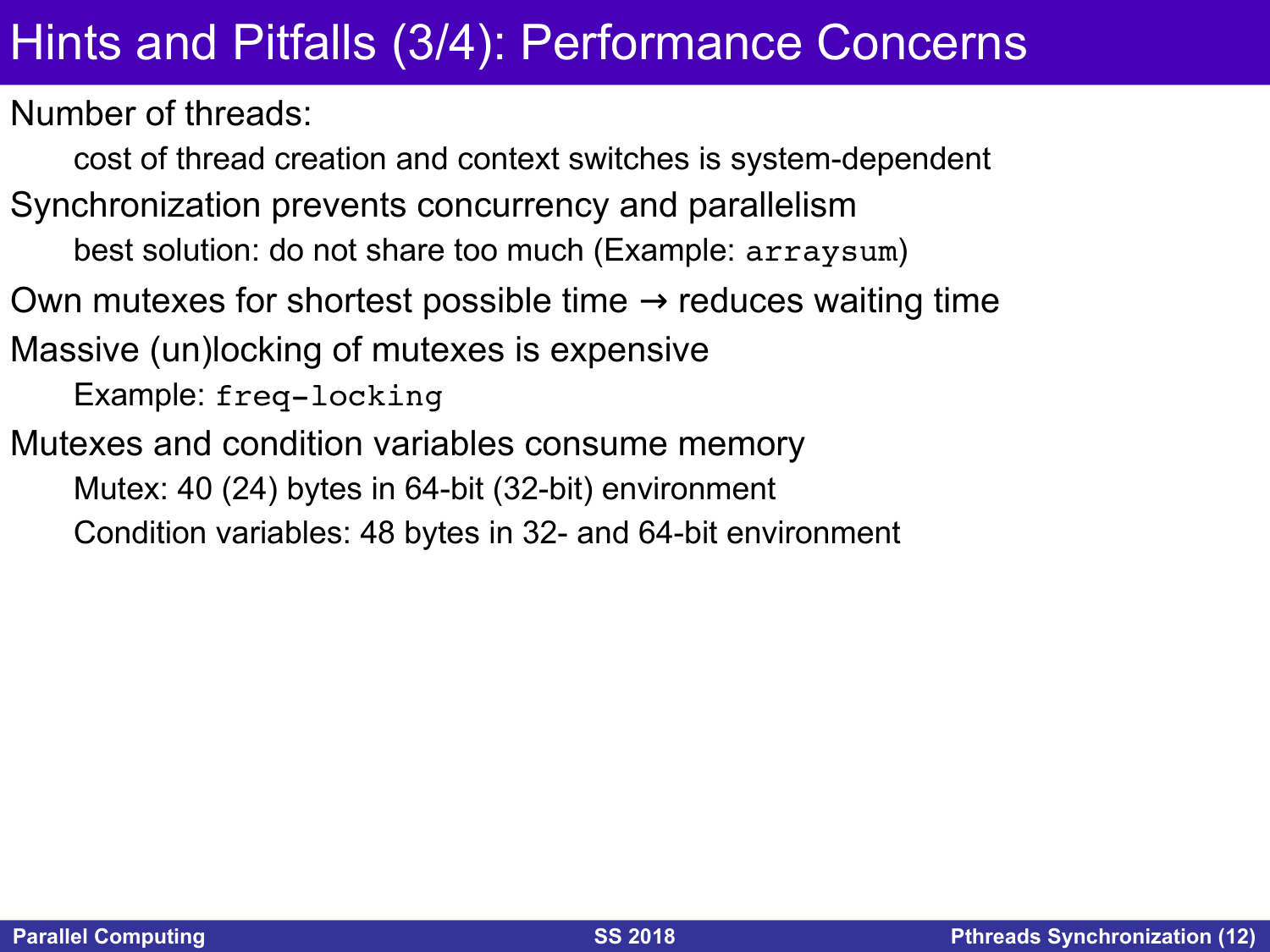### Hints and Pitfalls (4/4): Performance Concerns

Fine-grain locking

using many "small" mutexes increases concurrency and locking overhead Example: locked-array/many-locks

Coarse-grain locking

using few "big" mutexes decreases concurrency and locking overhead Example: locked-array/big-lock

Lock chaining

e.g. lock(m1), lock(m2), unlock(m1), lock(m3), unlock(m2),...

e.g. concurrent linked list: locking entire list or single nodes

#### Read/write locks: allow concurrent reads

multiple readers may concurrently read if no writer is active one writer prevents any other writer or reader from accessing